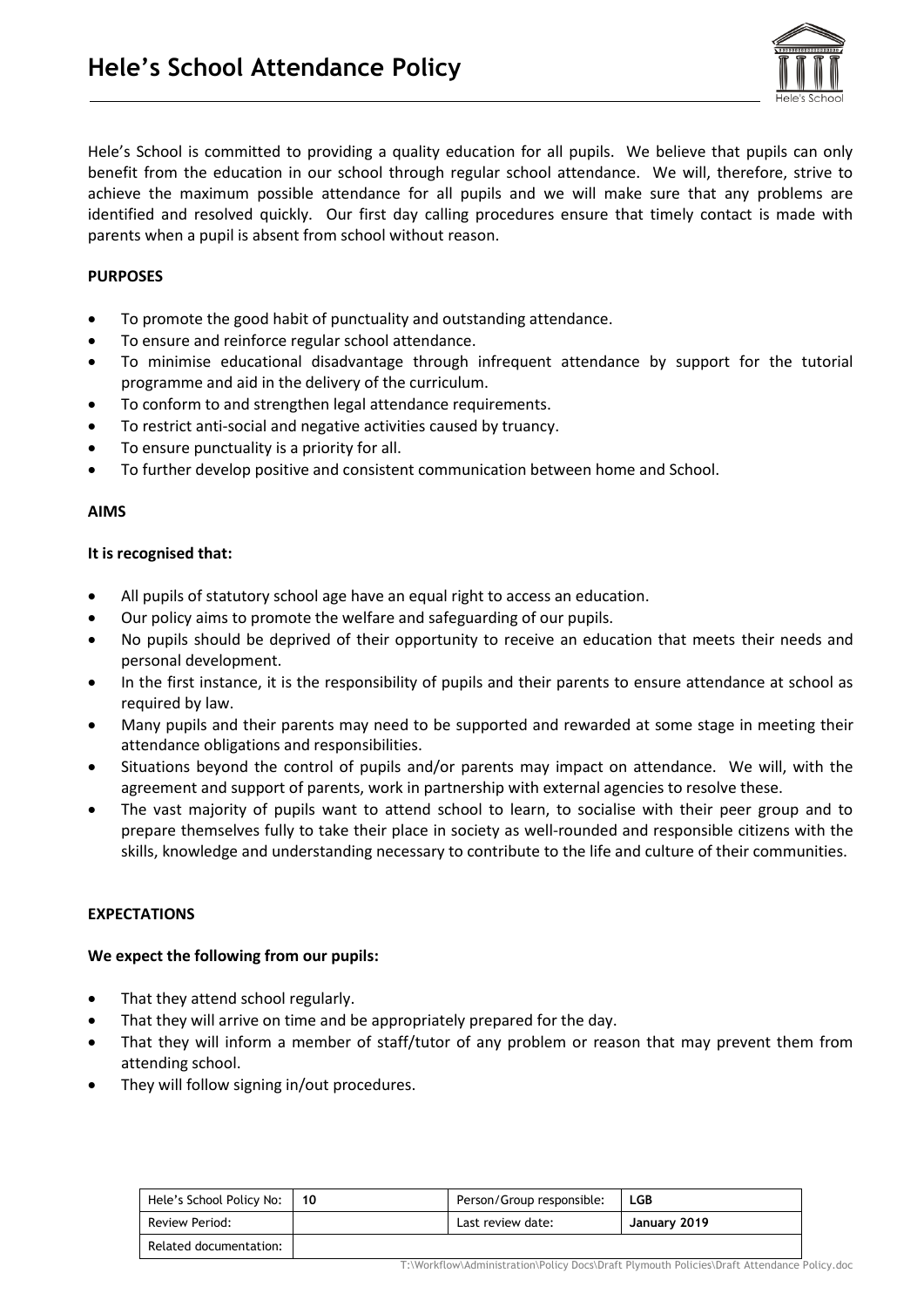

## **We expect the following from parents:**

- To ensure their children attend school regularly and punctually as is legally required.
- To ensure that they contact the school as soon as it is reasonably practical on the first day and every subsequent day of absence whenever their child is unable to attend.
- To contact the school whenever any problem occurs that affect the pupil's performance in school, either through the Tutor, Head of House, Pastoral Support Manager or Inclusion Unit.
- To maximise the number of days their child spends in school by not taking holidays during term time.

### **Parents and pupils can expect the following from school:**

- Consistent application of school policy including actions taken to minimise educational disadvantage through infrequent attendance.
- Regular monitoring of attendance and absence trends.
- Regular, efficient and accurate recording of attendance.
- Early contact with parents when a pupil fails to attend school without providing good reason as part of our standard safeguarding procedures.
- Regular monitoring, with the EWO, of persistent absentees (students with attendance less than 90%).
- Immediate action on any problem notified to us.
- We will reward good and improved attendance at regular intervals throughout the year.
- Swift action to alert the EWO to any migrating, missing or removed children.
- A multi-agency response, where appropriate, to support improved attendance.

To ensure that students are aware of the importance of good attendance and punctuality staff will:

- Establish and maintain a high profile for attendance and punctuality;
- Relate attendance issues directly to the values, ethos and curriculum of the School;
- Reward students half termly for 100% attendance;
- Record 'lates' to School and 'lates' to lessons;
- Include students in reintegration plans;
- Highlight attendance in assemblies;
- Not allow students off site for lunchtimes without a lunch pass produced at the request of parents.

### **RESPONDING TO NON-ATTENDANCE**

### **When a pupil does not attend, the school needs to respond effectively.**

- If a note or telephone call is not received from parents, the parents will be contacted on the first day and every subsequent day of absence by telephone. If parents are not contactable, messages will be left.
- Where non-attendance continues, the case will be discussed with the Education Welfare Officer for the school and further action planned. This may, in appropriate cases, result in a referral to the EWS.
- If there is no improvement, then the case will be discussed again with the Education Welfare Officer with a view to a formal referral being made to the Education Welfare Service, if one has not already been made at an earlier stage. If a referral had already been made then the case will be reviewed and the meeting used to plan further action.
- Attendance plans with time specific targets will be set up to help support the removal of any barriers to learning.
- The school will not automatically grant leave of absence for holiday unless in exceptional circumstances. No absence will be granted in Year 11 or if attendance rate is less than 95%.

| Hele's School Policy No: | 10 | Person/Group responsible: | LGB          |
|--------------------------|----|---------------------------|--------------|
| Review Period:           |    | Last review date:         | January 2019 |
| Related documentation:   |    |                           |              |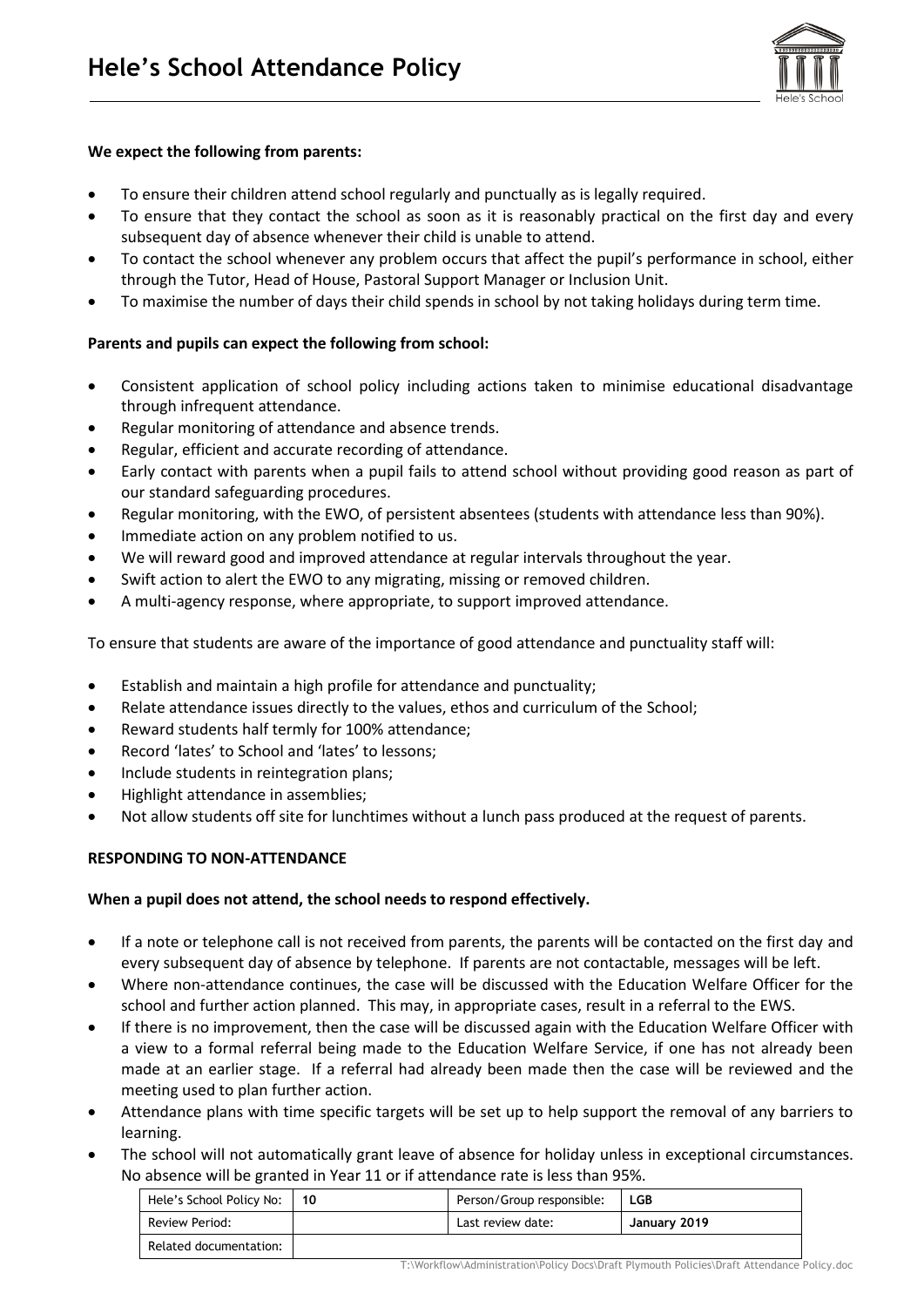

### **Persistent Absentee (PA)**

A student becomes a 'persistent absentee' when they miss 10% or more schooling for whatever reason. Absence at this level is doing considerable damage to any child's educational prospects and we need parent's fullest support and cooperation to tackle this. We monitor all absence thoroughly. Any case that is seen to have reached the persistent absentee mark, or is at risk of moving towards that level, is given priority and parents will be informed by letter by Pastoral Staff.

Persistent absentee students are tracked and monitored carefully through our pastoral system. All persistent absentee cases and those at risk of becoming persistent absentee are automatically shown to the Local Authority Education Officer.

### **Reintegration:**

- The return to school for a pupil after long-term absence requires special planning. For example, it may be appropriate to establish a Support Plan or Flexible Return to School Programme.
- Pastoral staff should be responsible for deciding on the programme for return and for the management of that programme.
- Programmes may need to be tailored to meet individual need and may involve phased, part-time reentry with support in lessons as appropriate. Support from the SEN Co-ordinator or the Student Support Base may be required.

### **Family Holidays:**

Parents should not take pupils on holiday during the school term. If a request is not granted and the parent takes the child on holiday, the absence will not be authorised. If the holiday goes on for longer than agreed, the extra day's absence will be unauthorised. Hele's School operates an 'exceptional circumstances' policy in line with all the other schools in our academic council. Holidays will only be authorised if they are considered to fall within this definition.

### **SCHOOL ORGANISATION**

In order for the attendance policy to be successful, every member of the staff must make attendance a high priority and should convey to pupils the importance and value of education.

### **School Improvement Partner**

Set a realistic target for school attendance.

### **Senior Leadership Team**

• Provide an overview of the attendance of groups of students and an analysis of any emerging patterns or trends.

### **Heads of House**

• To monitor attendance patterns across the designated year group and ensure swift follow-up with EWO/SLT.

| Hele's School Policy No: | l 10 | Person/Group responsible: | LGB          |
|--------------------------|------|---------------------------|--------------|
| Review Period:           |      | Last review date:         | January 2019 |
| Related documentation:   |      |                           |              |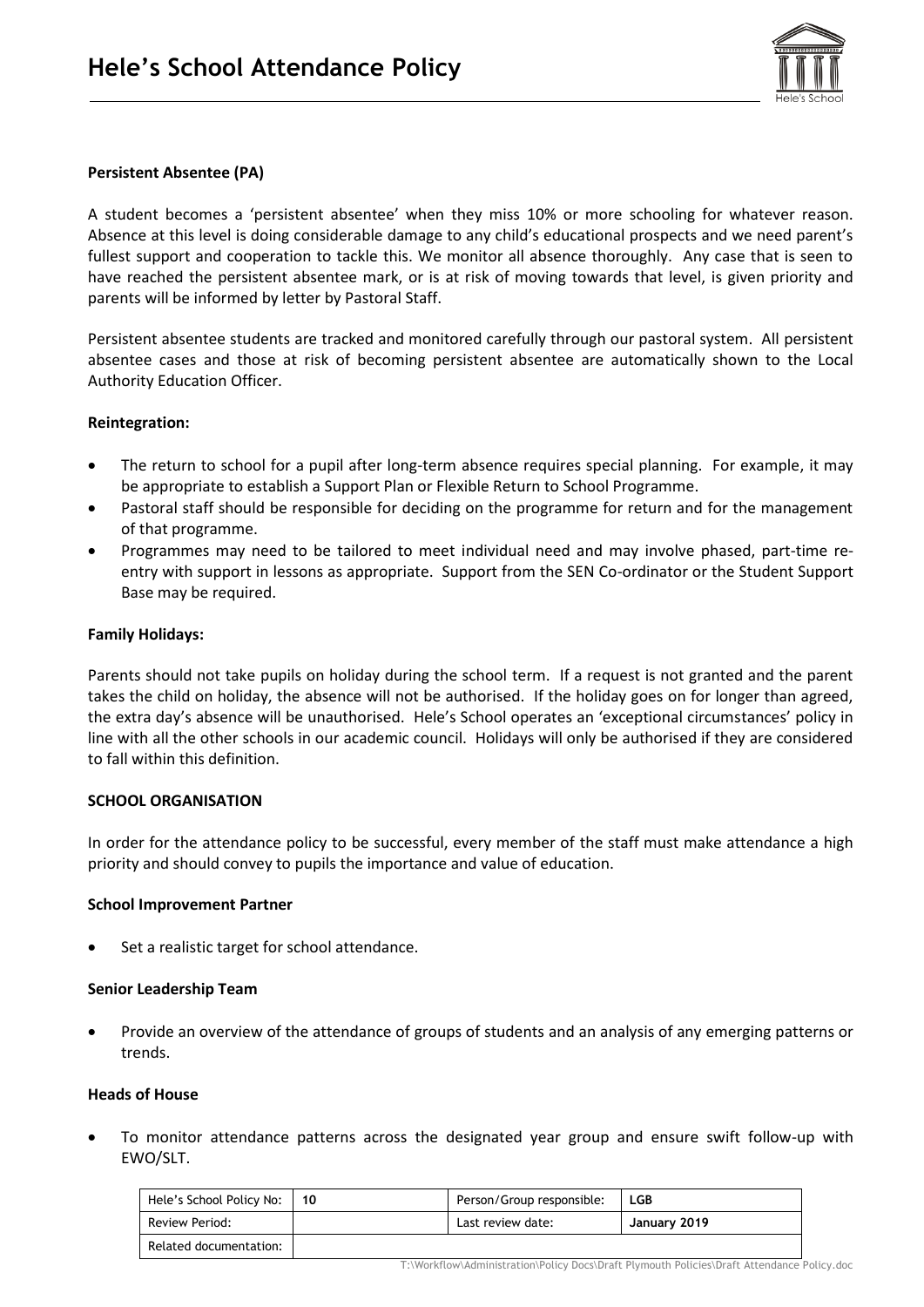

## **Form Tutor**

- To complete the registration process accurately and on time.
- To challenge suspicious or inappropriate reasons for absence.
- To display information on attendance.
- To record all reasons for absence or lateness in the register.
- To inform the Head of House of concerns.

### **Governors:**

• Request annual attendance progress reports for Governors' Meetings.

### **Parents:**

- Contact with school on first day and every subsequent day of absence.
- Provide signed and dated absence notes for all absences.
- Support their child in achieving maximum attendance.
- Only seek approval for holidays taken in term-time in exceptional circumstances.
- Provide medical evidence as requested.

### **Education Welfare Service:**

- Will liaise with identified school staff.
- Where a referral is accepted, will undertake home visits, either pre-arranged or without notice as considered necessary.
- Where necessary EWS will instigate legal proceedings on behalf of the LA including parental prosecutions in the Magistrates' Court and applying for Education Supervision Orders through the Family Court.
- Will accept referrals that meet the EWS referral criteria, initiate contact with parents or carers and undertake assessments.
- Will plan and review casework.
- Will provide feedback to schools.
- Can offer strategic/policy advice and support in relation to matters of attendance, the employment of young people and young people involved in performing.
- Will support schools in the use of penalty notices and parenting contracts within the provisions of the Anti-social Behaviour Act 2003.

# **Student Services and MIS Officer:**

School administrative staff play a vital role in supporting the school's attendance and absence management strategies.

- Produce weekly percentage information and the Official Register.
- Record absences accurately according to information generated by first day calling procedures.
- Maintain a late book.
- Maintain a signed in/out book.

| Hele's School Policy No: | 10 | Person/Group responsible: | <b>LGB</b>   |
|--------------------------|----|---------------------------|--------------|
| Review Period:           |    | Last review date:         | January 2019 |
| Related documentation:   |    |                           |              |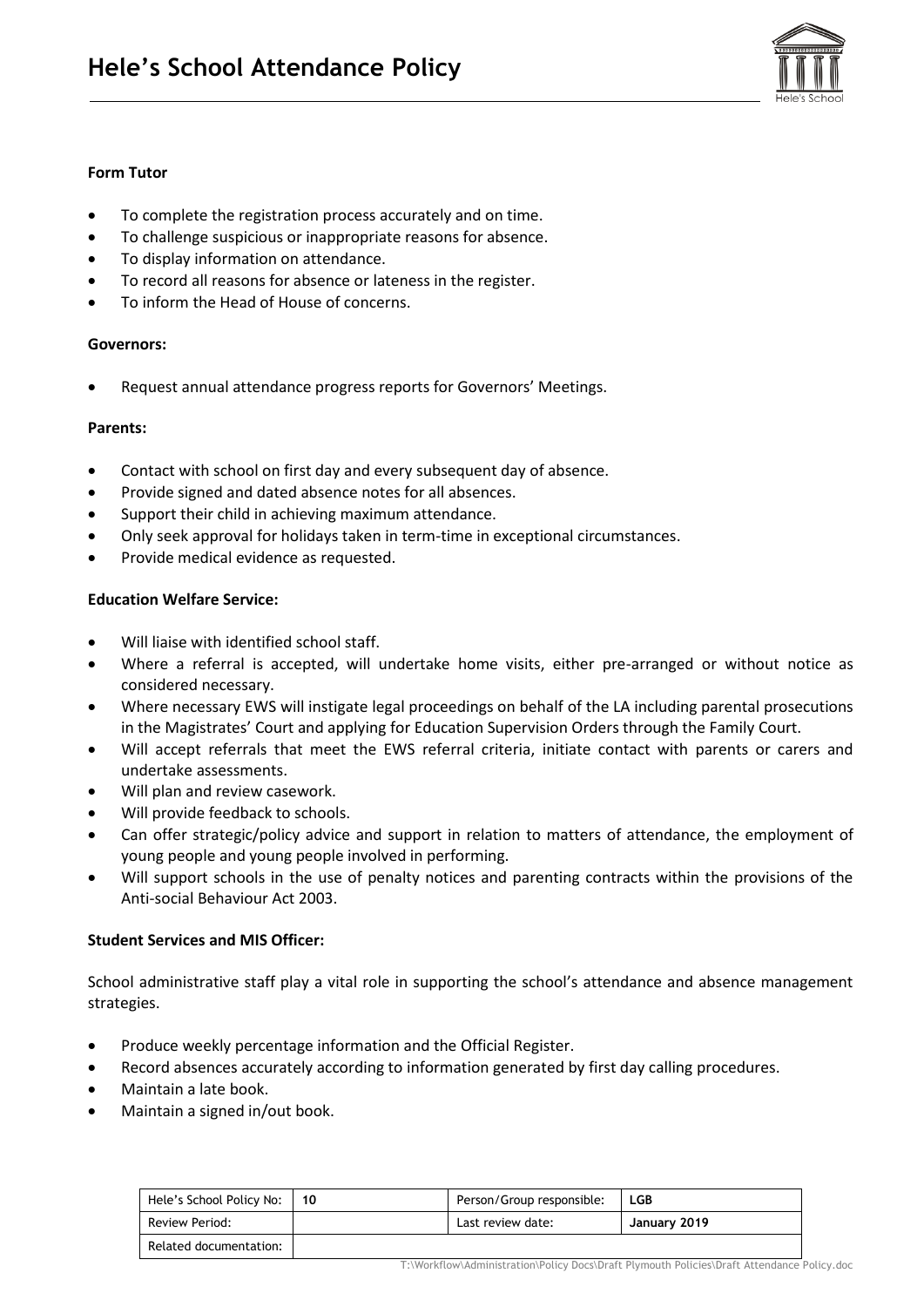

## **LIAISING WITH EXTERNAL AGENCIES**

Hele's School recognises that poor school attendance may be a symptom of a wide range of institutional, community, family or individual circumstances. Many of these circumstances will demand expert support beyond the remit of the school or the EWS. It is, therefore, vital that strong partnerships are established with all agencies that work with children and young people.

Our main support services are:

- Educational Behaviour and Support Services
- Educational Psychologists
- Special Educational Needs Service
- Social Care
- Careers South West
- Youth Service
- Local Police
- Child and Adolescent Mental Health
- Communications Interaction Team
- School Nurse Service
- Counselling

### **Data Protection Act**

The Data Protection Act places obligations on all agencies that process, store and share information on any individual. It is important to have full regard for the requirements of the Act. Each school has a Data Protection Notification which details the circumstances under which data is managed. Nothing in the legislation prevents a school sharing information with the police or social services where it is believed that a child or young person under the age of 18 is at risk of harm or is in need of safeguarding.

# **The Importance of Registration:**

- An attendance register, using SIMs, must be kept on which, at the **BEGINNING** of each morning, pupils are marked present or absent and for every lesson.
- Accurate marking of registers, and appropriate maintenance of electronic and computerised systems can have a significant impact on overall school attendance and absence figures.
- Emerging patterns of authorised absence should be reported to relevant Deputy Principal/ Head of House.
- Reasons for absence should be entered in the register by the appropriate code symbol.

### **Authorised or Unauthorised Absence:**

**Authorised absence** is where the school has either given approval in advance for a pupil to be away or has accepted an explanation offered afterwards as a satisfactory reason for absence.

All other absence must be regarded as **unauthorised.**

The following may be reasons for authorising absences:

- Illness
- Family bereavements
- Family holiday only in exceptional circumstances

| Hele's School Policy No: | 10 | Person/Group responsible: | LGB          |
|--------------------------|----|---------------------------|--------------|
| Review Period:           |    | Last review date:         | January 2019 |
| Related documentation:   |    |                           |              |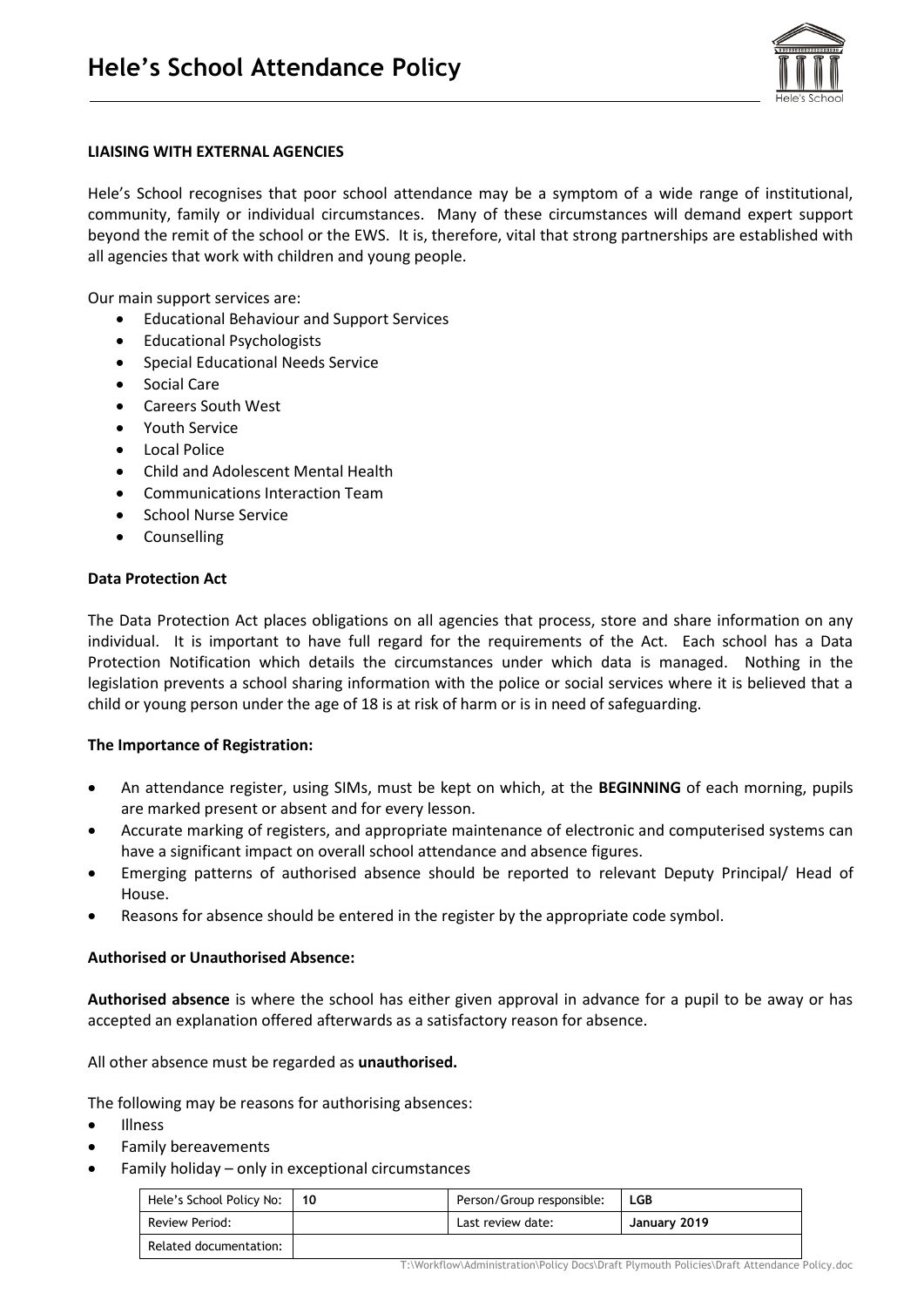

- Medical and dental appointments where proof is available
- Days of religious observance
- Permanent exclusion until removed from roll or re-instated

# **Approved Educational Activity**

Where pupils are away from school but are undertaking an approved educational activity, this should be marked in the usual way but are counted as present for calculating data for the absence return. To avoid confusion in emergency situations pupils who are off site should not be marked as present. The following activities fall within this category.

- Field trips and educational visits both in this country and overseas.
- Interviews with prospective employers and for a place at a higher or further educational establishment (Y11 only).
- Link courses where pupils attend a FE college for part of the time.
- Pupils receiving approved education off site, eg those receiving specialist support or those in receipt of home tuition but remaining on the roll of the school.

Absence should not be authorised under the following circumstances:

- Shopping trips.
- Holidays in term time where the permission of the school has not been given.
- Minding the house or looking after siblings.
- Lateness if registration is missed without explanation.
- Medial appointments that cannot be verified.
- No reason given.
- Absence from work experience without explanation.
- School staff have cause to believe that the note is not genuine or not valid.
- Year 11 pupils who "leave" before the official date.
- Attendance at interviews with no advance notice or adequate explanation.

Unusual circumstances may rise that lead to a young person being absent from school. It is for the Headteacher to decide whether the explanation offered is reasonable. In such situations, the individual circumstances, previous attendance pattern and frequency of school incidents should be considered. Guidance provided by the Education Welfare Service will be adhered to.

### **Lateness:**

Hele's School will actively discourage late arrival by challenging students who are persistently late or arrive late without reasonable explanation. Staff will code as 'L' students arriving after 8.40am to 9.00am.

Poor punctuality is not acceptable. If students are late at the start of the day they can miss work and do not spend time with their Tutor getting vital information and news for the day. Late arriving students also disrupt lessons, can be embarrassing for the child and can also encourage absence.

### **How we manage lateness:**

- The School day starts at 8.40am and we expect students to be in registration at that time.
- Afternoon registration is at the start of Period 4.

| Hele's School Policy No: | 10 | Person/Group responsible: | LGB          |
|--------------------------|----|---------------------------|--------------|
| Review Period:           |    | Last review date:         | January 2019 |
| Related documentation:   |    |                           |              |